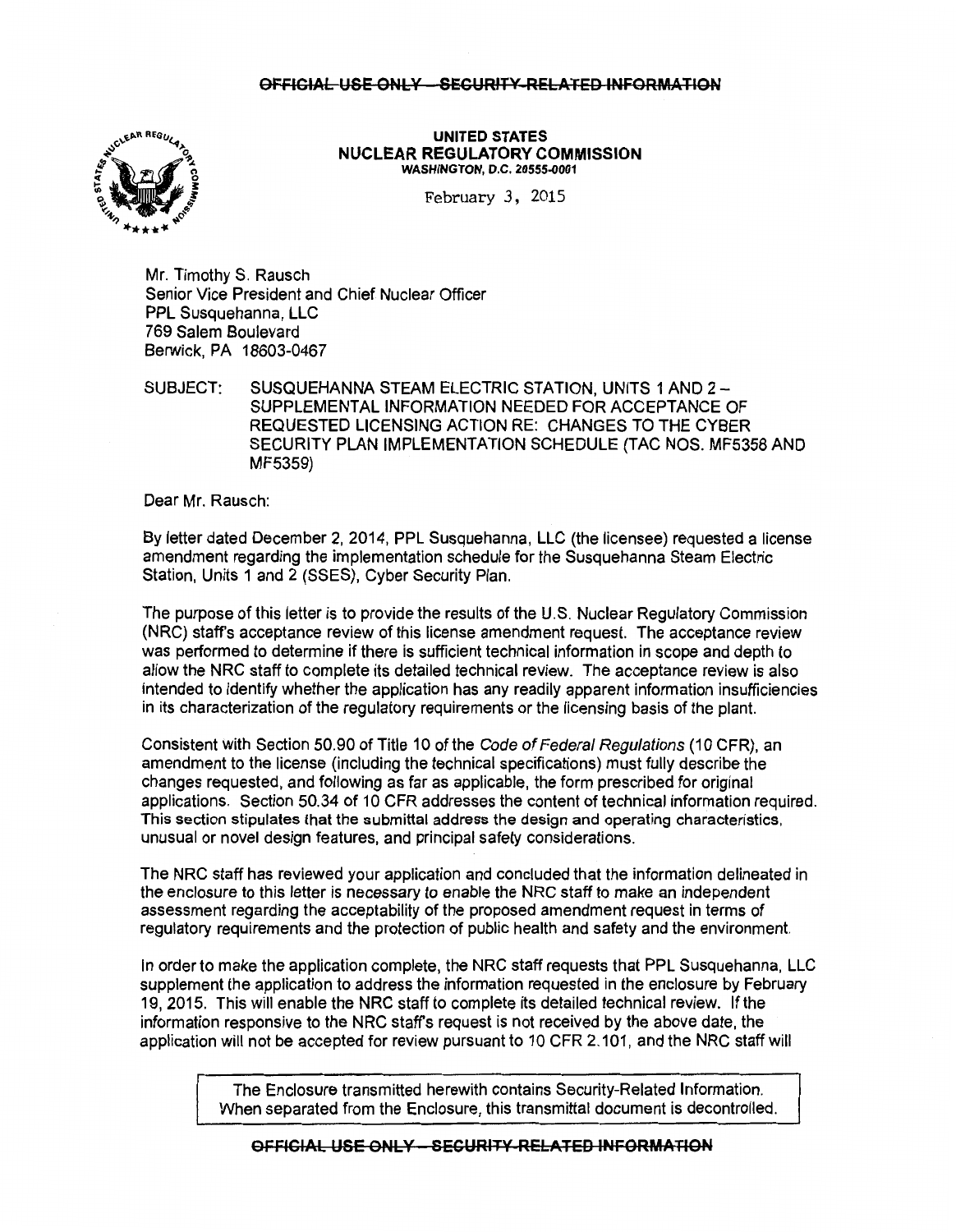### **OFFICIAL USE ONLY - SECURITY RELATED INFORMATION**

T. Rausch and the contract of the 2-

cease its review activities associated with the application. If the application is subsequently accepted for review, you will be advised of any further information needed to support the NRC staffs detailed technical review by separate correspondence.

The information requested and the associated time frame in this letter were discussed with Mr. Charlie Manges of your staff on February 2, 2015.

If you have any questions, please contact me at (301) 415-4090 or via e-mail at Jeffrey.Whited@nrc.gov.

Sincerely,

Titles A whited

Jeffrey Whited, Project Manager Plant Licensing Branch 1-2 Division of Operating Reactor Licensing Office of Nuclear Reactor Regulation

Docket Nos. 50-387 and 50-388

Enclosure: Supplemental Information Needed (Security-Related)

cc w/out encl: Distribution via Listserv